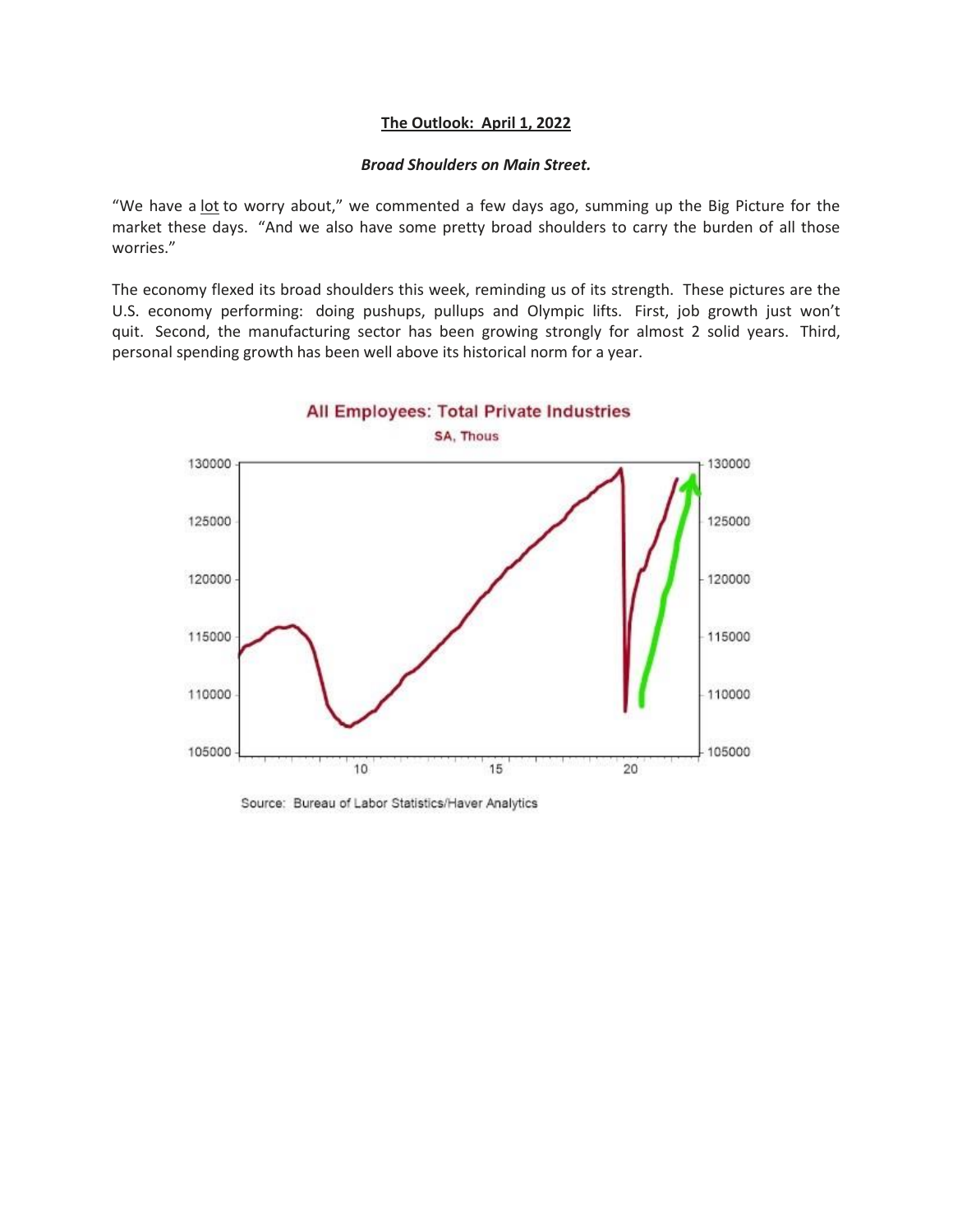

Source: Institute for Supply Management/Haver Analytics



Source: Bureau of Economic Analysis/Haver Analytics

These three pictures cover a lot of the foundation of the economy. Fundamentally, they've been doing so well because of the financial strength that households, businesses and factories brought into the Virus and Lockdown Calamity. Strength bears heavy burdens and keeps going. Weakness buckles under the